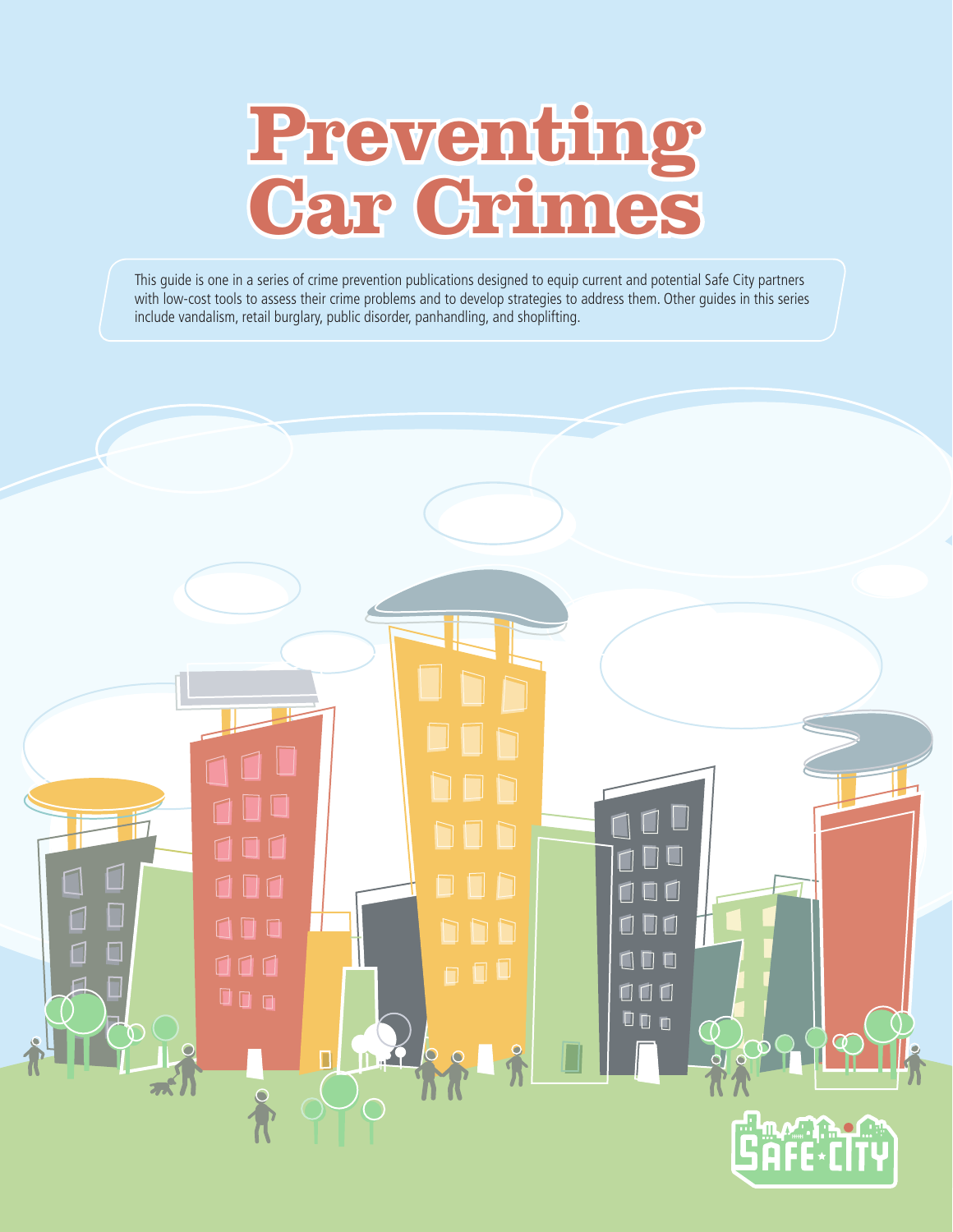**Safe City** is a model community-based initiative that aims to reduce crime, build awareness, and develop communities into safer places to live, work, and shop. Community partners in cities across the U.S. modify the model to best suit their needs and resources. The goal is to leverage existing resources by building collaborative relationships between law enforcement, businesses, residents, government leaders, property managers, and community organizations. This approach maximizes the tactical, financial, technological, and human resources available to address a community's crime problems. The Safe City model promotes partnerships and technical solutions as instrumental building blocks for success. These partnerships are further strengthened by individual retailers taking ownership over the crime and disorder problems occurring in and around their businesses.

Safe City has partnered with the Urban Institute, a non-profit policy research firm, to develop a variety of crime prevention strategies for use in retail settings, many of which are inexpensive and easy to implement. For more information about the Safe City program, please visit www.mysafecity.com. For more information about the Urban Institute's justice policy research activities, please visit www.urban.org/justice.

## **Understanding Car Crime**

The umbrella term "car crime" includes several different car-related crimes: auto theft; theft of personal items from a car, such as clothing or CDs; theft of car parts or accessories, such as hub cabs or car stereos; and vandalism to a car. Unlike retail burglary or shoplifting incidents, which have direct impacts on a business, car crimes have a direct impact on customers and employees. Nonetheless, car crimes can have a secondary effect on businesses in that customers may be less inclined to patronize retailers whose parking facilities put their cars and possessions at risk of theft and damage.

#### **Characteristics of Car Crime haracteristics**

**PERPETRATORS.** Car thefts are committed by both professionals and amateurs. Professionals typically favor cars with greater resale values, either as spare parts or as entire vehicles. Amateurs tend to be joyriders and favor cars that are easy to hot wire, have good acceleration, or fun to drive.

**LOCATION.** The place a car is parked has a lot to do with the risk of car crime. In fact, vandalism to cars, thefts of car parts/ accessories, and thefts of personal items are not typically premeditated acts. Rather, these crimes tend to occur because a car was parked in an unsecured location with a large number of other cars, in places where perpetrators go unnoticed or can easily escape. The following are some locations most prone to car crime:

- Large parking facilities, such as those at a shopping mall;
- Parking facilities located in urban areas;
- Parking facilities with easy access to freeways;
- Surface lots with several pedestrianaccess points, inadequate lighting, poor surveillance, or little perimeter or access control; and
- Facilities located near schools, which attract greater risk of theft due to the proximity of juveniles prone to vandalism and more serious offenses.

**TIME.** The times of day and days of week when car crime occurs depends on parking facility usage patterns. Theft and vandalism are most prevalent when there is little surveillance or guardianship over vehicles. Cars left unattended for extended periods, such as during the workday or overnight, are at greater risk than those parked for short periods. In most climates, seasonality plays some role in car crimes as well, as perpetrators are more active in warmer weather months.

#### **Addressing Car Crime**

A powerful tactic to prevent car crime includes changing vulnerable aspects of locations, making it more difficult to commit a car crime. Improving surveillance of and guardianship over parking facilities, as well as controlling access into and out of facilities, can make parking areas much less attractive to potential perpetrators of car crimes. While arresting a car theft suspect has immediate benefits, another perpetrator is likely to replace him or her. However, modifying a parking facility's characteristics – by improving lighting or adding electronic gates at entrances and exits **C**– will deter most likely offenders.

## **Using this Guide his**

This guide is designed to help you and your partners understand and address the car crime problem affecting your business area and to help promote dialogue among retailers, police, and community stakeholders about these issues. Keep in mind that when implementing these strategies you should tailor your solution to the unique nature of your crime problem and business environment.

Other guides in this series address vandalism, retail burglary, public disorder, panhandling, and shoplifting.

## **Quick Tips uick**

Here are a few guiding steps that can help prevent car crimes:

- 1 Measure your car crime problem.
- 2 Identify business practices that may make you vulnerable to car crime.
- 3 Choose a practical strategy to reduce car crime and try it.
- 4 Measure your car crime problem again to assess the impact of your strategy.
- 5 Modify your strategy if necessary.

**For citation purposes:** Michelle L. Scott and Nancy G. La Vigne. 2007. "Preventing Car Crime." Washington, DC: The Urban Institute Justice Policy Center.



**URBAN INSTITUTE** 

*Opinions expressed in this document are those of the*  authors and do not necessarily represent the official *position or policies of the U.S. Department of Justice, the Urban Institute, its trustees, or its funders.*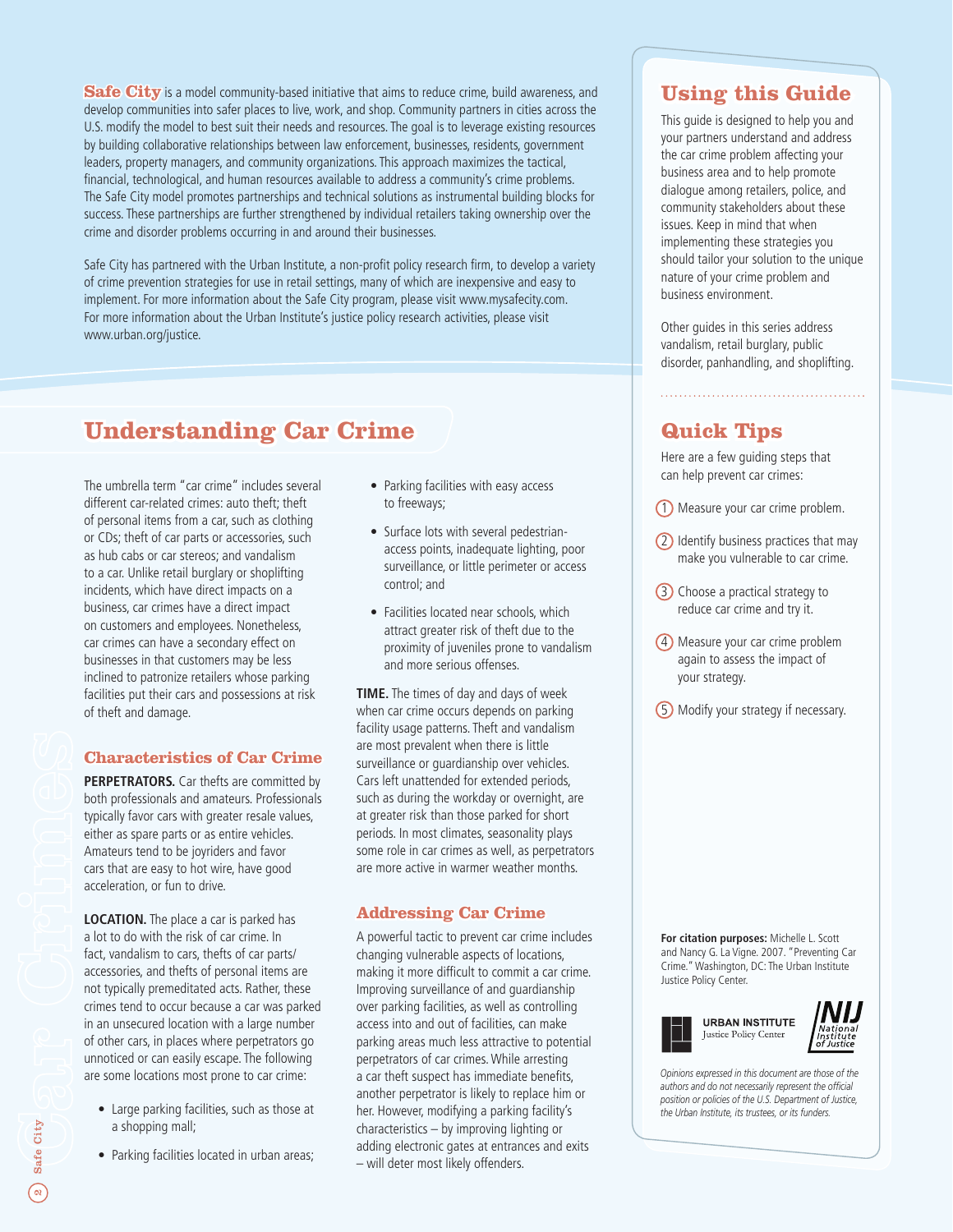## **Defining Your Problem ning**

Before *implementing a strategy* to prevent car crime, it is important to define the nature of the particular car crime problem for your area. Although there are many methods you may use to address car crimes on your own, a community-wide response that incorporates other area businesses, agencies, and public services is beneficial to address any underlying community problems which may be related to car crimes. Community partners should consider the questions that appear below. Answers to these questions will help you understand the problem affecting your business area so that you can select an appropriate response strategy.

| Questions to Ask:                                                                                                                | <b>Example Responses:</b>                                                                                                                                                                                                                                     |  |
|----------------------------------------------------------------------------------------------------------------------------------|---------------------------------------------------------------------------------------------------------------------------------------------------------------------------------------------------------------------------------------------------------------|--|
| Who is experiencing car crime: employees, customers, or<br>the business?                                                         | Employee cars are targeted the most, probably because they are<br>in the parking lot for the longest periods of time and employees<br>are required to park their cars in remote areas of the lot.<br>Customers with older sedans and trucks are also victims. |  |
| What are the most common complaints about car crimes?                                                                            | The most common complaints are from individuals whose cars<br>have been broken into and items have been stolen.                                                                                                                                               |  |
| Are perpetrators targeting specific types of vehicles?                                                                           | No clear pattern exists among those cars that are broken into,<br>but the cars that have been stolen are older sedans.                                                                                                                                        |  |
| What time of day or day of week do documented car<br>crimes occur?                                                               | Most incidents are discovered in the afternoon, but given that<br>many employees' cars are parked for long periods, the exact<br>time is difficult to estimate.                                                                                               |  |
| Are car crimes affecting particular businesses besides<br>yours? If so, what do you have in common with the<br>other businesses? | Yes, the businesses most affected are all located near the<br>interstate on-ramp and have customers who typically spend an<br>hour or more in the store (as opposed to the quick in and out<br>of a video or convenience store).                              |  |
| Are there characteristics of your business' parking lot that<br>may make cars parked there more susceptible to crime?            | Yes, there is no fencing around the lot, there are many ways<br>for pedestrians to enter the lot, and there is poor lighting.                                                                                                                                 |  |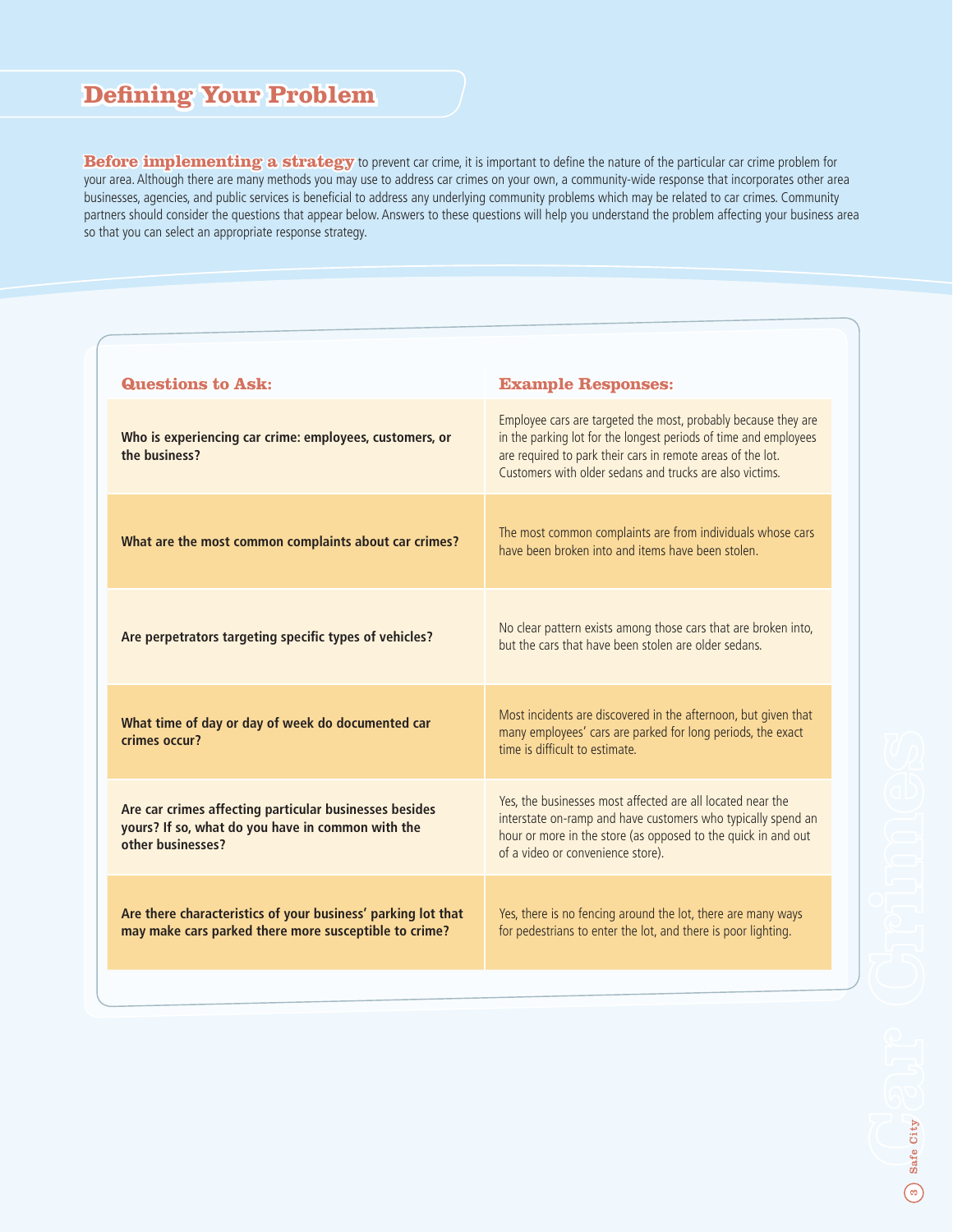# **Developing Response Strategies**

After you've worked with your partners to determine the car crime problem for your area, you are ready to develop a response strategy to prevent it. The following are strategies that can be used for common car crime scenarios. Do not forget that situations vary and that yours may require a tailored response. In addition, be prepared for potential implementation challenges, such as unanticipated costs and delays in both the implementation and impact of your crime prevention strategy.

It is important to measure your car crime problem before and after initiating a response. Doing so will tell you whether the response you selected is effective. Proof of effectively reducing car crime (or any other crime) can be useful in persuading other area businesses to join collaborative efforts to reduce crime throughout the community. Your measurement may also provide evidence that the strategy is not reducing car crime as you expected, suggesting an adjustment to the response is in order. While you may note improvements immediately, it is advisable to wait at least a few months after implementing a response to see whether it has had an impact. The following table highlights ways that you can measure the state of your car crime problem, outcomes that will indicate whether the car crime problem has improved, and possible data sources.

When measuring outcomes it is important to note that a temporary increase in reporting of incidents to police may represent a positive outcome, indicating that community members are paying greater attention to car crime. However, reported incidents should decline over time as the number of car crime incidents decrease.

| <b>Measurement</b>                                                                                                                                                                                 | <b>Data Source</b>                                            | <b>Strategic Response</b>                                                                                                                                                                                                                                                                                                                                                                                                                                                                                                                                                                                                                | <b>Outcome</b>                                                                                                                                                                     |
|----------------------------------------------------------------------------------------------------------------------------------------------------------------------------------------------------|---------------------------------------------------------------|------------------------------------------------------------------------------------------------------------------------------------------------------------------------------------------------------------------------------------------------------------------------------------------------------------------------------------------------------------------------------------------------------------------------------------------------------------------------------------------------------------------------------------------------------------------------------------------------------------------------------------------|------------------------------------------------------------------------------------------------------------------------------------------------------------------------------------|
| <b>General car crimes</b>                                                                                                                                                                          |                                                               |                                                                                                                                                                                                                                                                                                                                                                                                                                                                                                                                                                                                                                          |                                                                                                                                                                                    |
| • Location of incidents<br>• Number of repeat offenders<br>• Perception of safety among<br>parking lot users                                                                                       | • Local police<br>• Business records<br>• Survey of customers | • Restrict pedestrian traffic through parking facility<br>• Install video surveillance throughout parking facility<br>• Keep parking facility clean and well maintained<br>• Improve surveillance by keeping shrubs and trees well manicured<br>• If thefts occur during hours of darkness, install or improve lighting                                                                                                                                                                                                                                                                                                                  | • Fewer repeat<br>offenders<br>• Less concentrated<br><i>incidents</i><br>• Improved feeling<br>of safety<br>• Increased sales<br>volume                                           |
| Theft of cars                                                                                                                                                                                      |                                                               |                                                                                                                                                                                                                                                                                                                                                                                                                                                                                                                                                                                                                                          |                                                                                                                                                                                    |
| • Number of reported incidents<br>• Day/time of incidents<br>• Number of cars recovered<br>• Make and model year of stolen<br>vehicles<br>• Number of complaints<br>• Value of loss or damage (\$) | • Local police<br>• Business records                          | • Reduce number of entrance/exit points<br>• Install entrance/exit barriers<br>• Require use of ticket for exit even if no parking fee is charged<br>• If thefts occur after business hours, restrict parking after those hours<br>• If thefts occur during hours of darkness, improve lighting in and<br>around the parking facility<br>• Promote use of steering column locks, kill switches, brake pedal locks,<br>or other security devices to your employees<br>• Hire a parking attendant or security guard to patrol the facility<br>• Introduce bike patrols to patrol facility                                                  | • Fewer reported<br><i>incidents</i><br>• Fewer incidents<br>during business<br>hours<br>• Increased recovery<br>rate<br>• Fewer complaints<br>• Decreased value of<br>loss/damage |
| Theft from cars                                                                                                                                                                                    |                                                               |                                                                                                                                                                                                                                                                                                                                                                                                                                                                                                                                                                                                                                          |                                                                                                                                                                                    |
| • Number of reported incidents<br>• Day/time of incidents<br>• Value of loss or damage (\$)<br>• Types of items stolen<br>• Number of complaints                                                   | • Local police<br>• Business records                          | • Post signs to encourage drivers to protect themselves, for example:<br>"Prevent theft: lock your car and hide valuables out of sight."<br>• Post warning signs to deter potential perpetrators, for example:<br>"This area is under surveillance for your safety."<br>• If thefts occur after business hours, restrict parking after those hours<br>• If thefts occur during hours of darkness, improve lighting in and<br>around the parking facility<br>• Secure perimeter with fencing that allows for surveillance<br>• Hire parking attendant or security guard to patrol facility<br>• Introduce bike patrols to patrol facility | • Fewer reported<br><i>incidents</i><br>• Fewer incidents<br>during business<br>hours<br>• Decreased value of<br>loss/damage<br>• Fewer complaints                                 |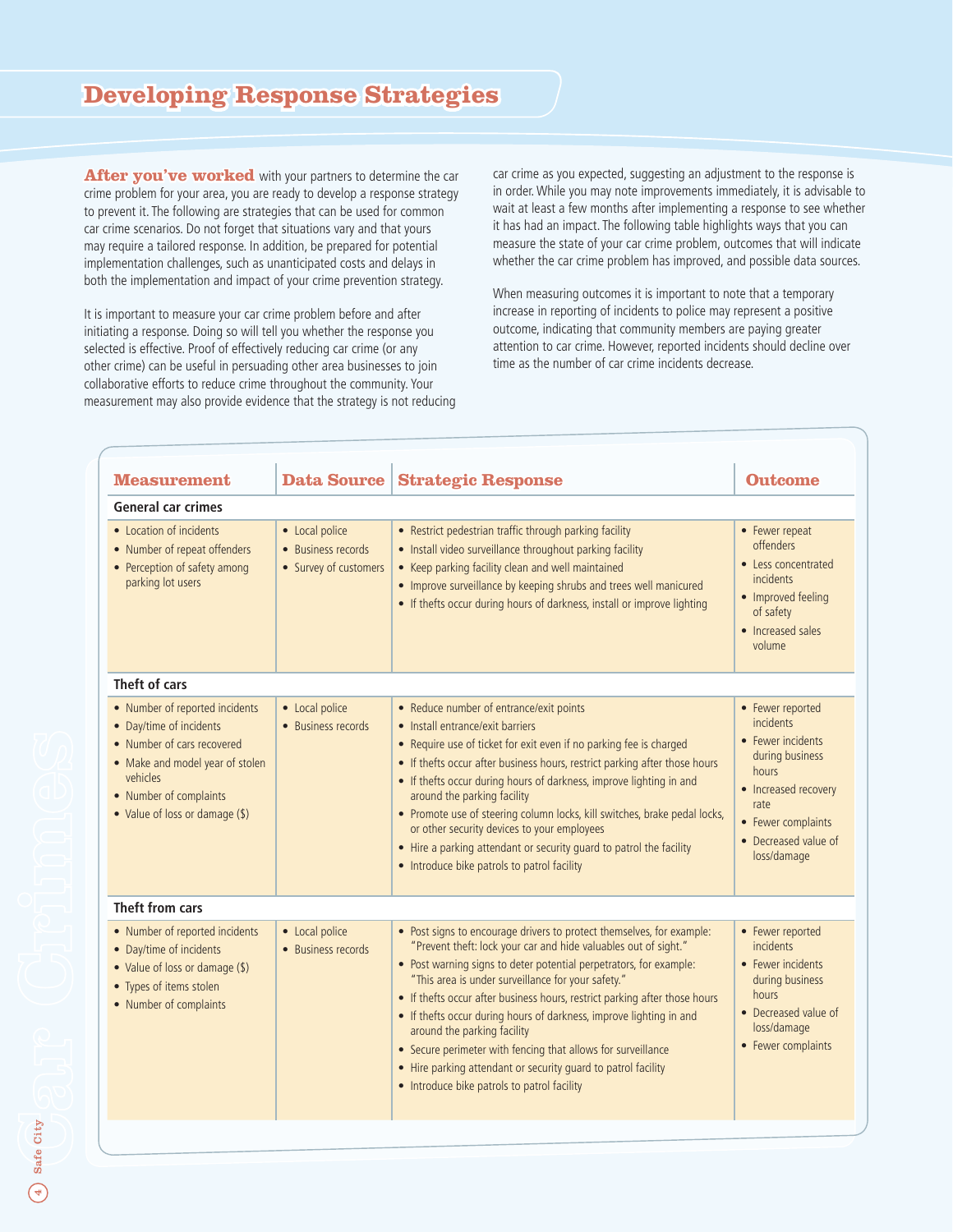## **Measuring Your Problem: An Example**

**The Springville Mall Security Office noticed an** increase in reports of theft of and from cars over several months in 2004 and 2005. Before developing a strategy to address car crimes, the security manager wanted more information about the Mall's problem. Since the Springville Police Department is called for every car crime reported to Springville Mall Security, the security manager enlisted the police department's crime analyst to look at patterns of thefts of and from cars. They reviewed each incident for a 12-month period and graphed the average number of crimes reported by day of the week (see right).

From this analysis, it was obvious that Saturdays and Sundays were most problematic for both types of car crimes. Knowing that busier retail days were associated with a greater number of cars at the mall and a higher number of car crimes, the Springville Mall Security responded by controlling access to the facilities around the clock. They installed entrance and exit gates that required tickets, although customers were not charged a parking fee. The number of security guard patrols also increased throughout the parking lot during the weekends.

After several months, the Springville Mall security manager and the police department's crime analyst assessed the number of reported incidents at the mall for a year before and seven months after the interventions were in place (see second chart). While there was a noticeable decline in car crime after the interventions were fully implemented, theft of cars experienced a greater and more sustained decline than thefts from cars. This indicates that the interventions may be less successful in preventing theft from cars, and that additional prevention strategies should be considered.

#### **Springville Mall Car Crime Trends by Day of the Week**



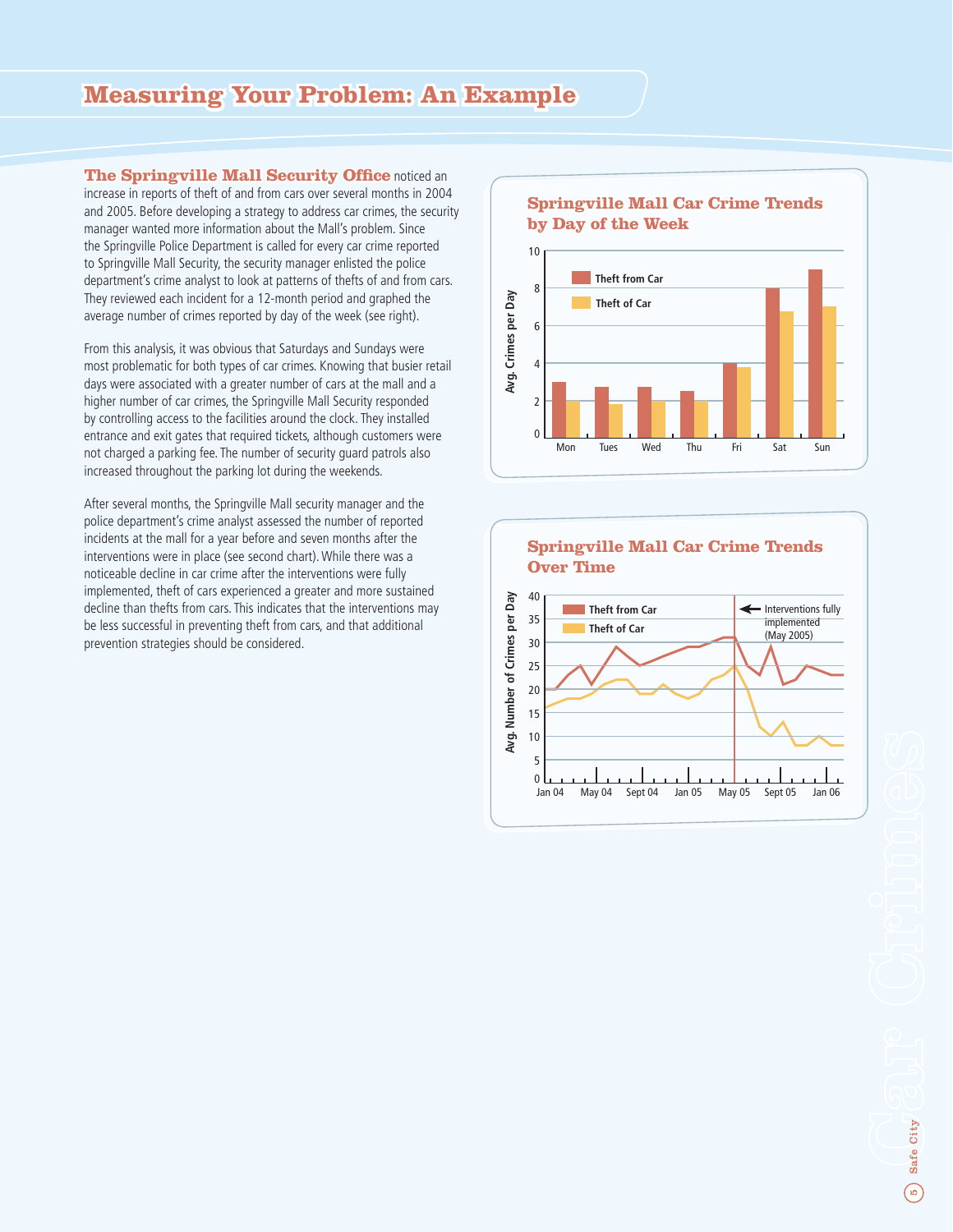## **How Other Communities Prevent Car Crimes**

Here are examples of how other retail establishments addressed car crimes in their communities.

#### **Portsmouth, England ortsmouth,**

Car crime was on the rise in Portsmouth and data analysis determined that nearly 50 percent of car crime was concentrated on 10 percent of the city's streets. Parking areas located near hospitals, doctor's offices, movie theaters, gyms, shopping centers, and restaurants also experienced particularly high levels of car theft. In response, a partnership between businesses, residential associations, media outlets, the city council, and local police was formed to institute Operation COBRA, a tiered approach targeting victims, offenders, and the most problematic locations to reduce car theft. The comprehensive strategy involved establishing a victim help line, increasing media coverage of incidents, installing warning signs, distributing auto lock immobilizers, and distributing crime prevention advice to residents and visitors. After the first nine months of Operation COBRA, the target area experienced a 31 percent reduction in car crime *(Tackling Vehicle Crime in Portsmouth, England: Operation COBRA 2004)*.

#### **San Ysidro Boulevard an San Diego, California**

Car thefts were one of many crimes plaguing the California-Mexico border street of San Ysidro Boulevard in San Diego. Businesses and the police department worked together to prevent these crimes through a number of strategies. First, the partnership posted signs to warn drivers to remove or secure all valuables in their cars. Second, police met with parking lot owners and provided advice on changes to parking lots that could stop or slow the crime. Third, some retailers hired security guards to patrol parking lots as well as improved lighting in the lots. Lastly, police bike patrols monitored secluded areas and plain-clothed officers conducted operations in unmarked police cars in parking lots during nights with high usage. The combination of these prevention techniques reduced car crime by 53 percent within eight months of making changes *(San Ysidro Boulevard Reducing Crime in a Bordertown Block 1998)*.

### **Hotel Parking Lot Dover, United Kingdom over,**

A parking lot business serving passengers for the Channel Ferry partnered with a nearby hotel and introduced a variety of measures to reduce car thefts. The parking lot managers erected wire mesh to prevent youth from climbing into the lot and installed a door that opened only from the inside to prevent pedestrians from accessing the lot from the street. An office near the lot was leased to a taxi company to provide 24-hour informal guardianship. After implementation of prevention measures, the parking lot experienced an 85 percent reduction in auto theft *(Poyner and Webb 1987)*.

> A D O NNN  $\mathbf{0}$  or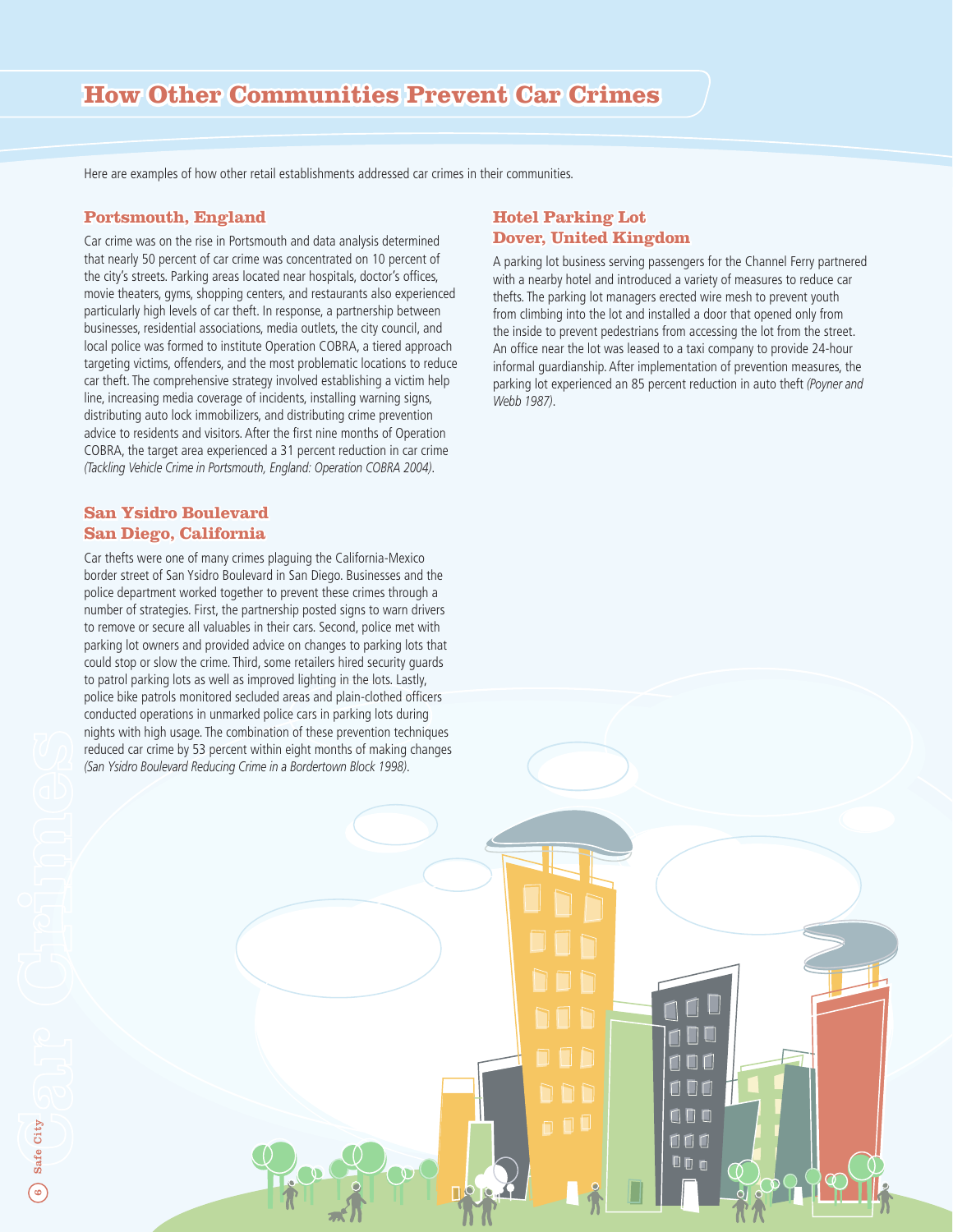## **Additional Resources**

- Your Local Police Department
- Your Local Safe City Partnership
- Center for Problem-Oriented Policing: www.popcenter.org
- UK Crime Reduction Toolkits, Vehicle Crime: www.crimereduction.gov.uk/toolkits/vc00.htm
- UK Home Office Vehicle Crime: www.homeoffice.gov.uk/crime-victims/reducing-crime/vehicle-crime
- National Crime Prevention Council: http://www.ncpc.org
- Small Business Administration: www.sba.gov
- National Retail Federation: http://www.nrf.com
- National Restaurant Association: www.restaurant.org
- National Association of Convenience Stores: http://www.nacsonline.com/NACS/default.htm

#### **Sources consulted for this guide include:**

Clarke, Ronald V. 2002. Thefts of and From Cars in Parking Facilities. Problem-Oriented Guides for Police Series, No. 13. Washington, DC: U.S. Department of Justice, Office of Community Oriented Policing Services. Available: www.popcenter.org/Problems/problem-theft\_cars.htm.

Maxfield, Michael G. and Ronald V. Clarke. 2004. Understanding and Preventing Car Theft. Crime Prevention Studies, Vol. 17. New York: Criminal Justice Press.

Poyner, Barry and Barry Webb. 1987. Successful Crime Prevention: Case Studies. London, UK: Tavistock Institute of Human Relations.

San Ysidro Boulevard Reducing Crime in a Bordertown Block. 1998. San Diego Police Department, California: www.popcenter.org/library/goldstein/1998/98-71(F).pdf

Tackling Vehicle Crime in Portsmouth, England: Operation COBRA. 2004. Hampshire Constabulary: www.popcenter.org/Library/Goldstein/2004/04-38(W).pdf



**www.MySafeCity.com ww.MySafeCity.com**